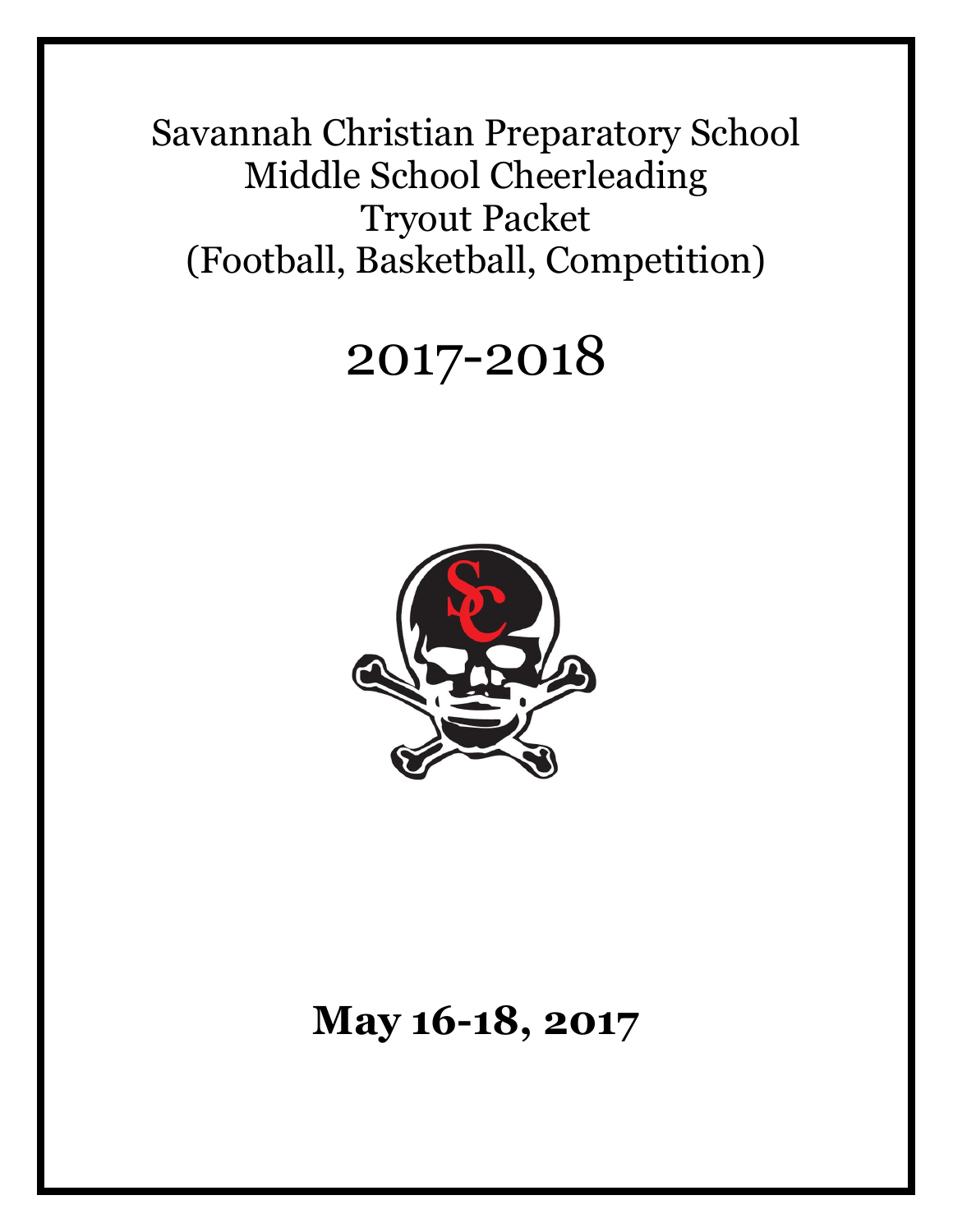Thank you for your interest in trying out for the Savannah Christian Preparatory Middle School Cheerleading Team. In this information packet, you will find important details regarding candidate responsibilities during and after tryouts as well as other information that should be read thoroughly and signed by the candidate and parent/guardian.

Please consider all responsibilities of Savannah Christian Preparatory School cheerleaders while making the decision to tryout for a position on a team. **All completed paperwork is to be turned into Coach Gill or Coach Hardy by Friday May 12th.** Penalties will be given for any incomplete or late paperwork.

#### **Eligibility for tryouts:**

- A candidate must be enrolled for the 2017-2018 school year at SCPS.
- A candidate must be in good academic standing passing 5 out of 7 classes.
- A candidate must have a completed tryout application.
- **A candidate must have a current physical examination on file with supporting documents (verified by Athletic Department).**
- A candidate must have a signed Parental Permission and Release Form.
- A candidate must have a signed 2017-2018 Agreement Form.

#### **Cheerleading Tryouts are CLOSED**

**(Only cheer candidates and coaches are allowed in the tryout area; tryouts will consist of jumps, cheer, chant, dance and conditioning).**

Mandatory Cheerleading Tryout Dates: Tuesday, May 16 Middle school gym 5:30 -6:30 Football/Basketball 5:30-7:30 Competition Parent Meeting for those interested in Competition Cheer 7:30 (Location – Middle School Gym)

Wednesday, May 17 Middle School Gym 5:30 – 6:30 Football/Basketball 5:30-7:30 Competition

Thursday, May 18 TRYOUT DAY! Middle school gym 5:30- until your tryout is complete

All tryout practices are mandatory unless the student is participating with another SCPS event.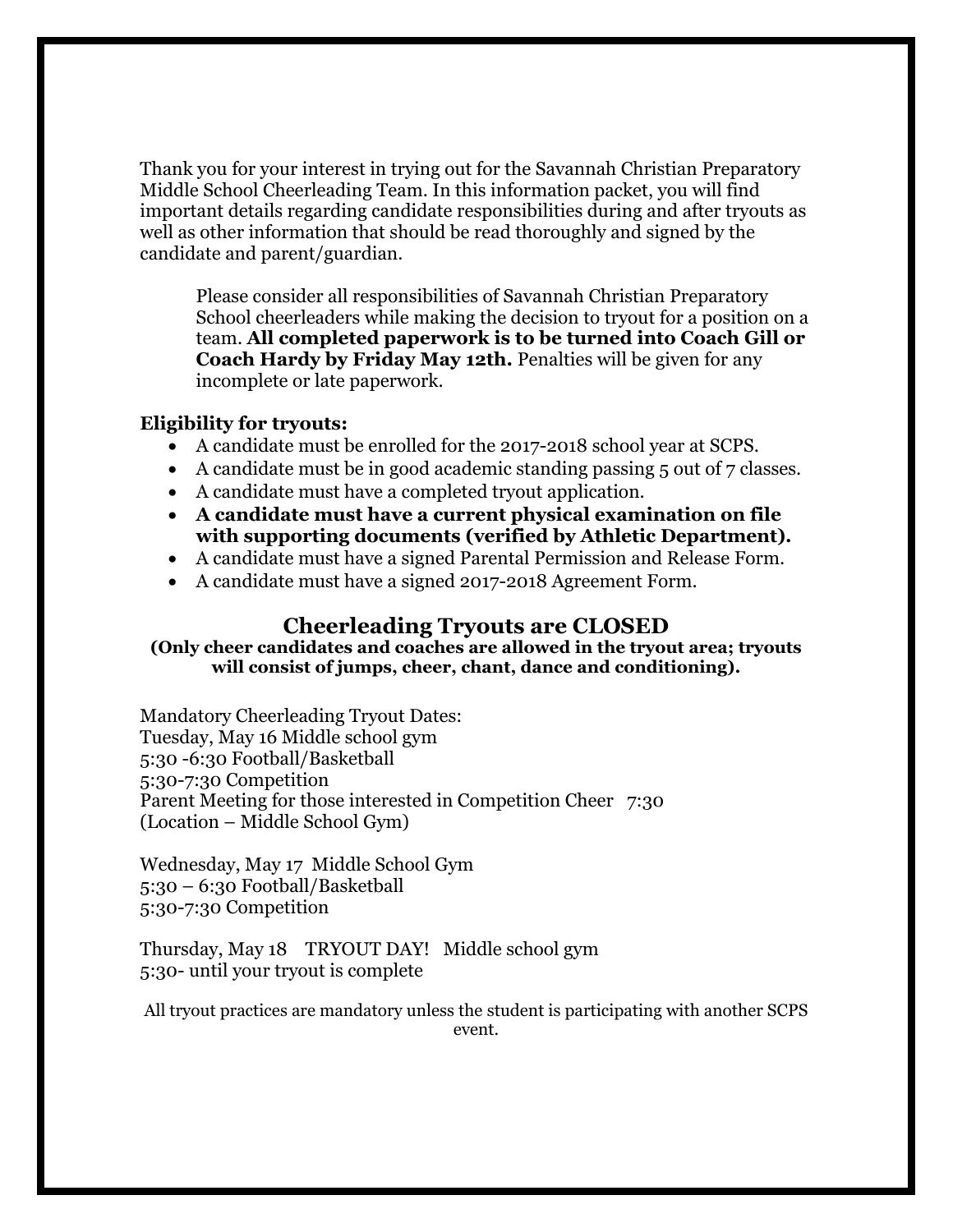Attire for tryouts

- All cheer candidates should wear a white shirt, black shorts and cheer shoes or tennis shoes for Tuesday – Wednesday tryout practice days.
- For tryout day, all cheer candidates should wear red shirt, black shorts and cheer shoes or tennis shoes.
- Hair should be secured in a ponytail at all times.
- No wearing of sports bras as tops.
- NO JEWELRY of any kind will be allowed.

### Cheer Teams Selections and Requirements

#### **Varsity Football Cheerleading Team**

- $\bullet$  6<sup>th</sup>, 7<sup>th</sup>, and 8<sup>th</sup> graders eligible
- No tumbling required

#### **Varsity Basketball Cheerleading Team**

- $\bullet$  6<sup>th</sup>, 7<sup>th</sup>, and 8<sup>th</sup> graders eligible
- NO tumbling required

#### **Middle School Competition Cheerleading Team**

- $\bullet$  6<sup>th</sup>, 7<sup>th</sup>, and 8<sup>th</sup> graders are eligible
- Minimum standing Back Handspring and Round Off Back Handspring (with a spot) -Required Or proof that you are currently enrolled in a tumbling class.
- Selection process will be based on filling the positions required for a successful competition team.



*2017 – 2018 Cheerleading Teams will be emailed no later than Friday, May 19th at 9:00 PM.*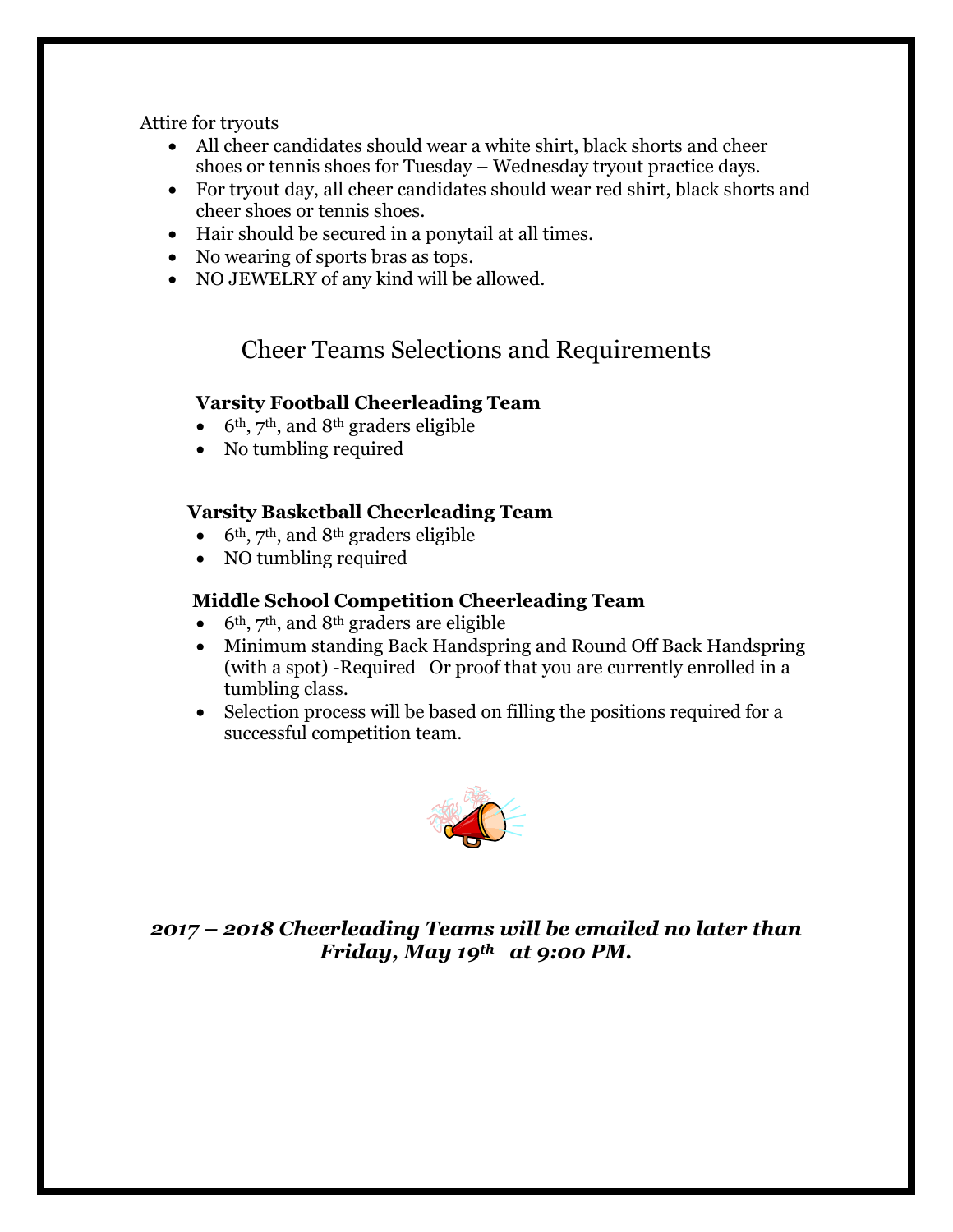# *Applicant Information Sheet*

|                      | Student Name: Grade Entering:                                                                                                                                                                                                                                                            |
|----------------------|------------------------------------------------------------------------------------------------------------------------------------------------------------------------------------------------------------------------------------------------------------------------------------------|
|                      |                                                                                                                                                                                                                                                                                          |
|                      | Home Phone: Cell Phone: Cell Phone:                                                                                                                                                                                                                                                      |
|                      | Student Email: Parent Email:                                                                                                                                                                                                                                                             |
|                      | Have you enrolled for the 2017 - 2018 school year? _____________________________                                                                                                                                                                                                         |
|                      | Please list any allergies/Health Problems/Medications/Previous injuries:                                                                                                                                                                                                                 |
|                      | <u> 1989 - Johann Barn, amerikan bernama di sebagai bernama dalam bernama dalam bernama dalam bernama dalam bern</u>                                                                                                                                                                     |
| /practice?           | Will you be a member of any extracurricular activities/competitive programs<br>outside of SCPS during the $2017 - 2018$ school year? If so, when will they meet<br><u> 1989 - Johann Barn, amerikan bernama di sebagai bernama di sebagai bernama di sebagai bernama di sebagai bern</u> |
|                      | Please circle which teams you would like to try out for.                                                                                                                                                                                                                                 |
|                      | <b>Varsity Football</b>                                                                                                                                                                                                                                                                  |
|                      | <b>Varsity Basketball</b>                                                                                                                                                                                                                                                                |
|                      | <b>Varsity Competition</b>                                                                                                                                                                                                                                                               |
| $12^{th}$ , $2017$ ) | (Please return this page to Coach Gill or Coach Hardy by Friday May                                                                                                                                                                                                                      |
|                      |                                                                                                                                                                                                                                                                                          |
|                      |                                                                                                                                                                                                                                                                                          |
|                      |                                                                                                                                                                                                                                                                                          |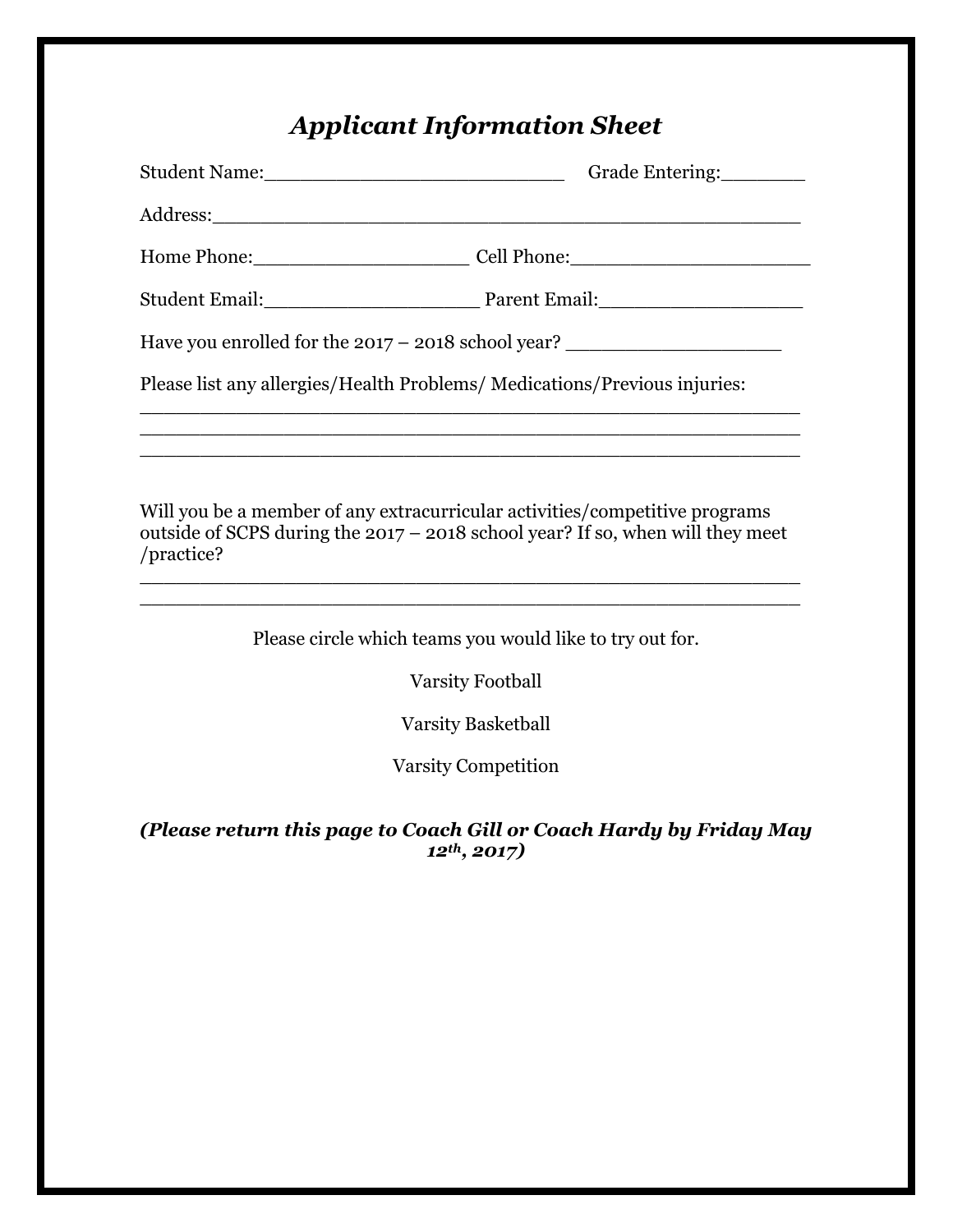### **Savannah Christian Cheerleading Constitution**

The Cheerleading Team shall be known as the Savannah Christian Raiders. These rules and regulations are subject to addition and change when found necessary and beneficial. The Head Coach regulates these changes.

#### **1 PURPOSE:**

**1.1** It shall be the purpose of the Savannah Christian Cheerleading organization to promote and uphold team spirit for those we encounter, to develop good sportsmanship by example, to support good relations in the community and between teams and squads during events. To provide leadership for the student body while working in harmony with administration, other athletic teams and sporting organizations. To develop respectable character, teach responsibility, dependability, cooperation, discipline and maintain high standards and excellence in both academics and physical fitness.

#### **2 ELIGIBILITY:**

**2.1** A candidate must be re-enrolled for the 2017-2017 school year at SCPS.

**2.2** A candidate must be in good academic standing passing 5 out of 7 classes.

**2.3** A candidate must have a completed tryout application (includes essay, pep rally sample etc.).

**2.4** A candidate must have a current physical examination on file with supporting documents (verified by the Middle School Athletic Director).

**2.5** A candidate must have a signed Athletic Dept. Parental Permission and Release Form.

**2.6** A candidate must have a signed 2017-2018 Constitution Agreement Form.

### **3 CHEERLEADING TEAMS:**

#### **Middle School Competition Cheerleading Team**

- $\bullet$  6<sup>th</sup>, 7<sup>th</sup> and 8<sup>th</sup> graders are eligible
- Minimum standing Back Handspring and Round Off Back Handspring (with a spot) Required- or proof of current enrollment in a tumbling class
- Selection process will be based on filling the positions required for a successful competition team

The number of cheerleaders selected is determined by the coaches and is final. In the event that cuts have to be made we will be happy to meet with the athlete/parent to discuss strengths and areas of weakness, upon request.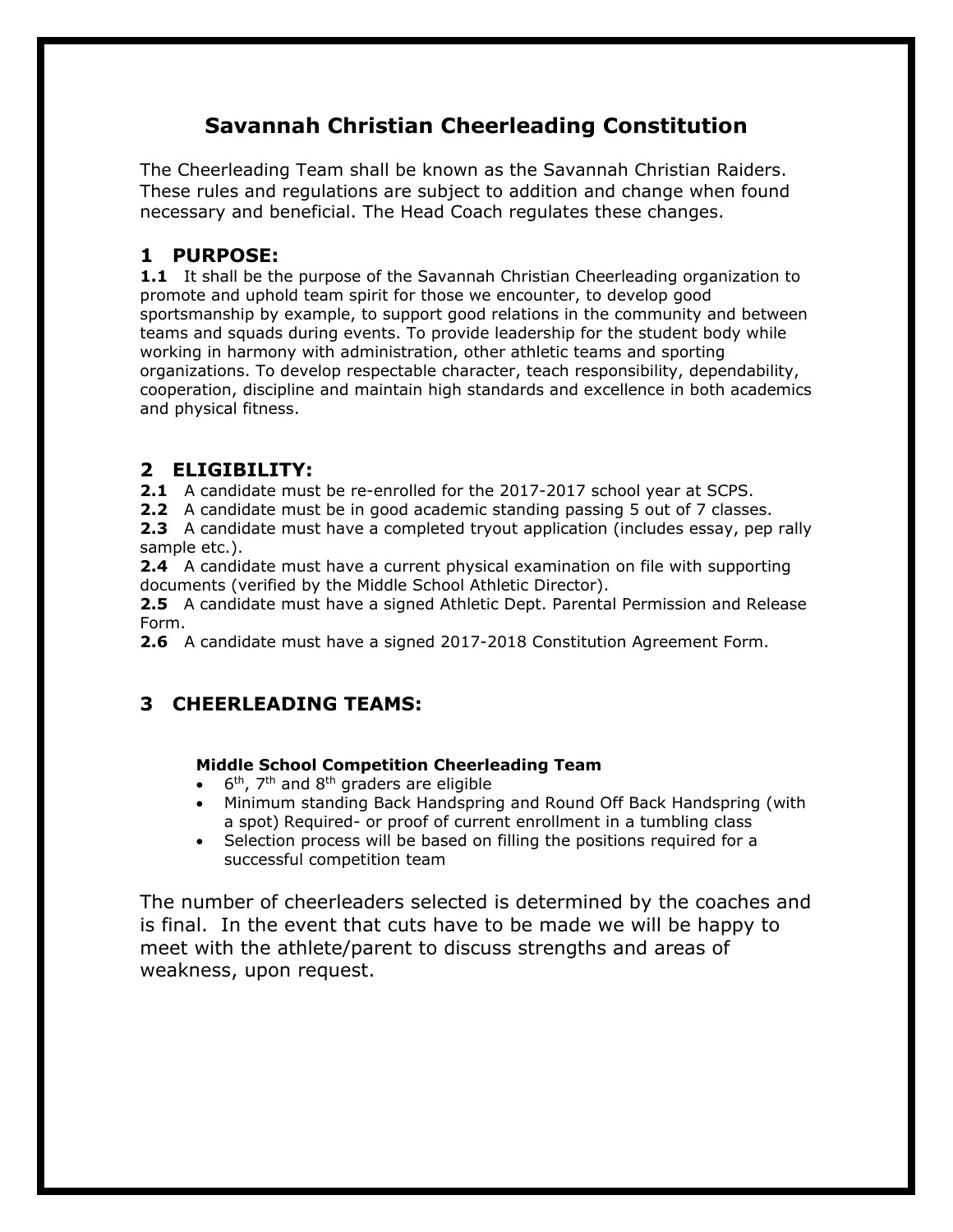#### **4 ATTENDANCE REQUIREMENTS:**

**4.1** All cheerleaders are required to contribute to the SCPS Cheerleading Program and your team. All cheerleaders will attend all practices, competitions, painting sessions, camps and any other activities or events. Absenteeism of *3* or more cheerleading practices can result in suspension of cheering. Practices will continue to be mandated.

**4.2** Choreography Camp: All cheerleaders should plan on attending camp as a squad.

**4.3** Competitions: The squad will compete at approved competitions with the highschool varsity competitive team.

**4.4** Social Activities: All members are encouraged, and recommended to attend. Advance notice of non attendance is required.

**4.5** If any other activities or opportunities are chosen by the coaches, the coaches shall decide if the event is mandatory or optional. Reasonable notice of all such activities/opportunities will be given for mandatory events, and as early as possible for others.

#### **5 FINANCIAL RESPONSIBILITIES:**

**5.1** Annual Camp/Clinics: The cheerleader is responsible for the cost of attending.

**5.2** Competitions: SCPS athletic program will pay the cost of competition entry.

**5.3** Members will provide their own refreshments when not provided by the SCPS Booster Club, coaches or event organizers.

**5.4** Each member will be required to purchase certain items of clothing/uniform for hygienic reasons.

**5.5** Every attempt will be made to cut down the personal cost to the cheerleader. Every cheerleader is REQUIRED to participate in ALL fundraising activities to minimize cheer expenses.

#### **6 TRYOUTS:**

**6.1** A Tryout will consist of performing designated skills in front of judges or coaches/choreographers. A majority decision by the council for acceptance will be taken. However the coaches have the right to accept or veto this vote.

**6.2** The format of the tryouts will be decided by the coaches, and will be held in a fair and open manner conducive to allowing each candidate to show his/her best abilities and potential.

**6.3** All skills will be graded on the basis of the level of perfected expertise. Overall attitude will also be graded at tryouts.

**6.4** All skills demonstrated at tryouts *must be maintained* in order to remain on the squad the candidate is assigned; (with the exception of injury).

**6.5** Tryouts are closed to the public.

**6.6** All tryout decisions are final and binding.

#### **7 PRACTICE SCHEDULE:**

**7.1** To be set by the coaches

**7.2** All practices are **MANDATORY**. All cheerleaders should attend all practice sessions unless valid reasons are notified to the coaches. Coaches should be notified in the case of an emergency. If checked out of school early due to an illness etc., please contact the coach if an event, game or practice is scheduled for that day.

#### **8 UNIFORMS & PRACTICE WEAR:**

**8.1** The cheerleader is responsible for the cost of uniforms, camp wear, practice wear, and other required cheer accessories.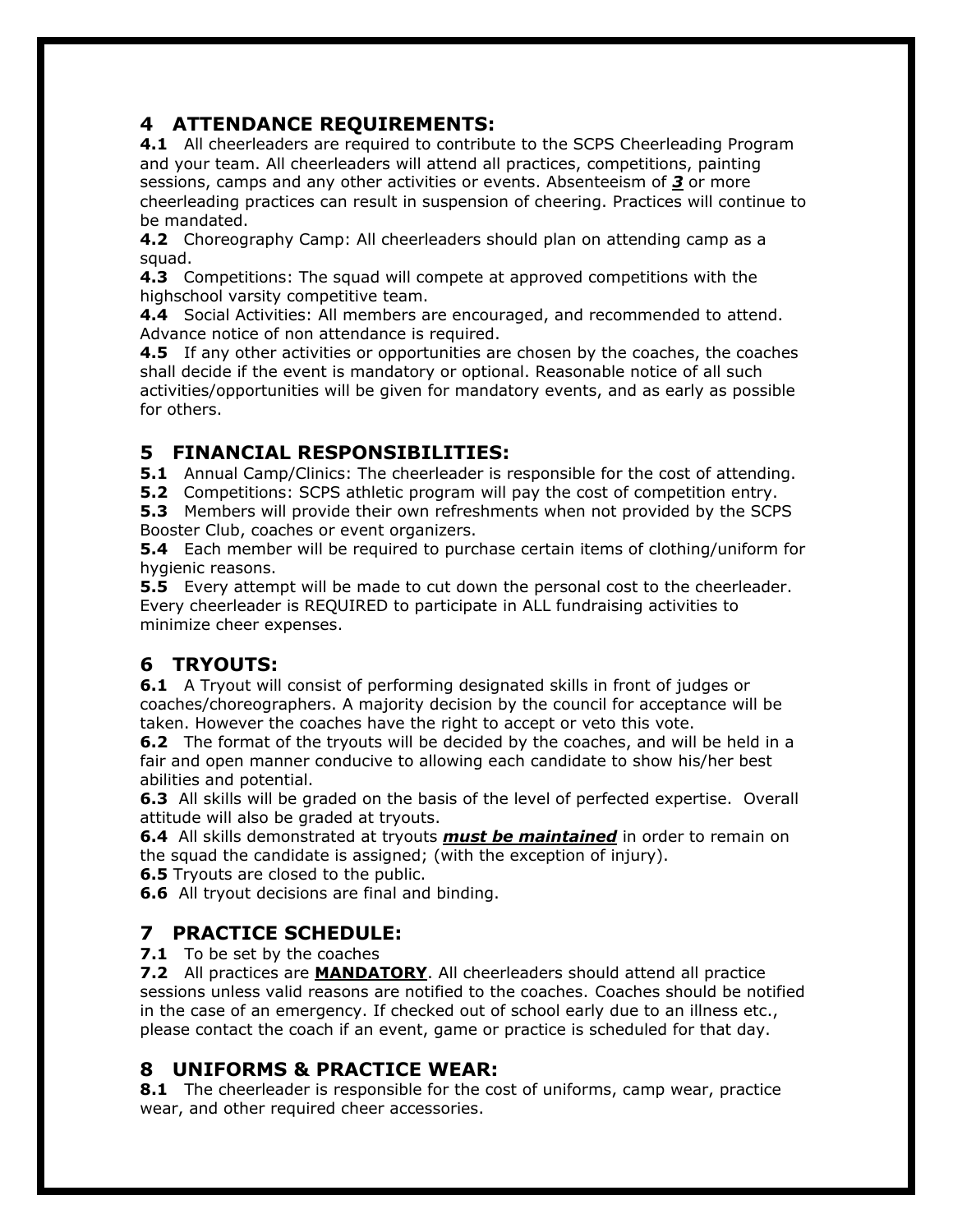**8.2** Cheerleaders in uniform or wearing any item of squad or team identification must always conduct themselves in a manner becoming to a SCPS member.

**8.3** Uniforms should be cared for properly and clean at all times.

**8.4** SCPS attire is the only practice wear acceptable for practice.

#### **9 APPEARANCE:**

**9.1** For safety reasons, *jewelry of any kind will NOT be worn* with uniform or at practice. This includes earrings, watches, belly rings, etc.

**9.2** All hairstyles must be neat and secured up out of the face, not needing attention (brushing, etc.) while performing.

**9.3** *NO colored nail polish or acrylic nails*. Nails should be cut, not to exceed the fingertip.

#### **10 CONDUCT:**

**10.1** Squad members are required to maintain and uphold the reputation of the SCPS Cheerleaders through their own conduct, squad spirit at games (home or away), community or school related events, and through social media (Facebook, Twitter, Instagram, Snapchat etc.)

**10.2** Members are required to be courteous, polite and friendly.

**10.3** All cheers and chants shall be of a positive and sportsmanlike manner.

**10.4** Members will make every attempt to ignore or dissuade negative responses at events and not become involved in such action themselves.

**10.5** The following rules must be abided by at all games and competitions:

- Confidence and enthusiasm are contagious; therefore, you should always look excited and involved in the game and competitions.
- **DO NOT** yell or show negative emotion to officials or fans.
- **Violation of any of the above will result in disciplinary actions decided by the coach.**

#### **11 FUNDRAISING ACTIVITIES:**

11.1 All cheerleaders will participate in fundraising projects. The money raised will be used to help fund expenses during the year.

**11.2** All fundraising activities will be approved by coaches and administration.

#### **12 INJURY**

12.1 Any injury is to be immediately reported to the coach.

**12.2** If under doctor's care, the cheerleader will not be allowed to participate unless specific orders are given by a physician.

**12.3** When returning from an injury, documentation of release from the physician is required by the Coach and SCPS Athletic Trainer.

**12.4** If injured outside of SCPS, returning back to the SCPS Cheer Squad as an alternate will be decided upon by the coaches.

#### **13 DISCIPLINARY ACTION:**

**13.1** It shall be squad policy that disciplinary action will only be invoked as a last resort, and that every reasonable attempt will be made to avoid situations likely to lead to such action through squad discussion and positive encouragement, by example, and by finding ways and means to correct negative trends. Warnings will be given for every violation to the listed constitution, practice rules and/or squad rules.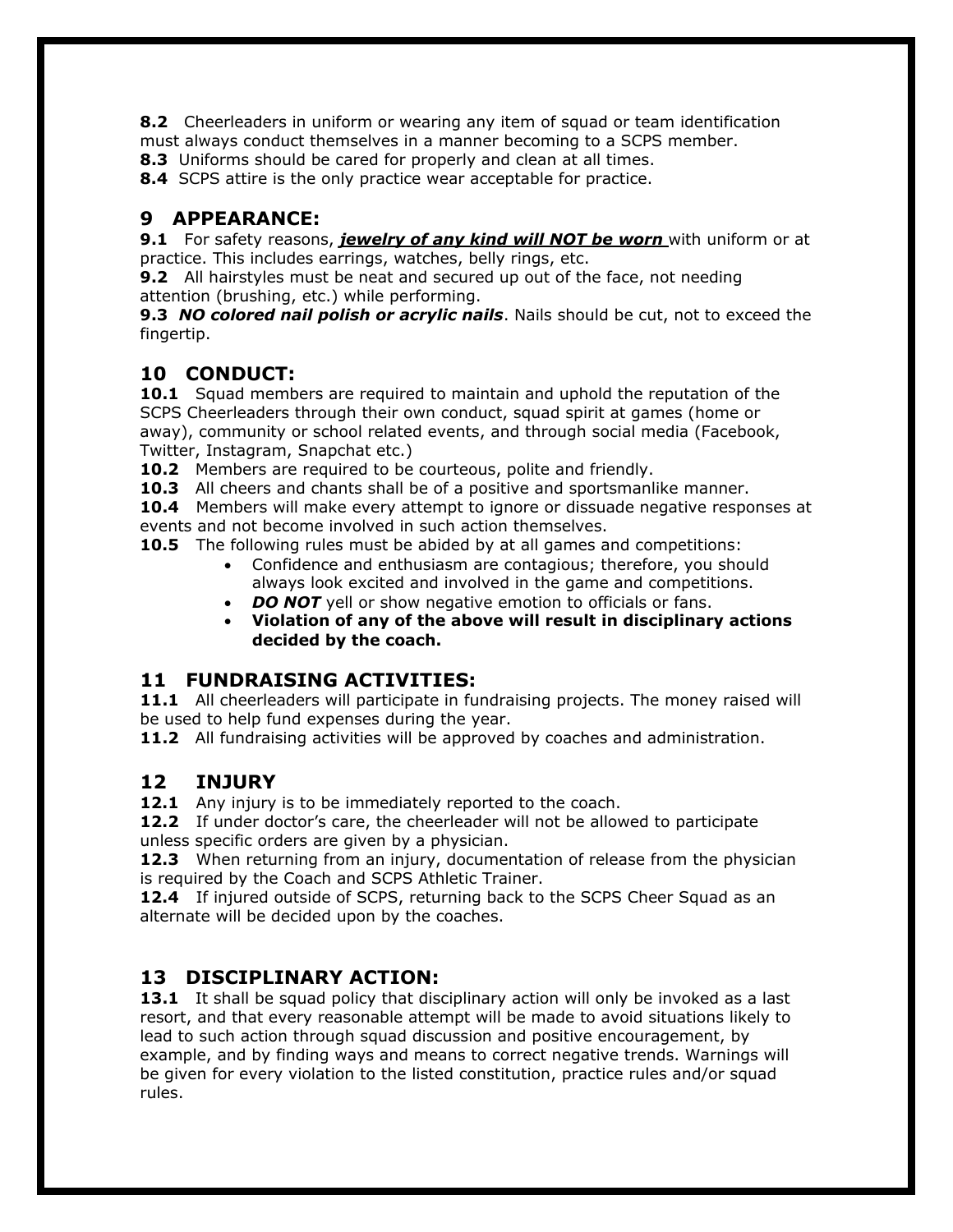**13.2** A cheerleader may be suspended from games/events for the following reasons: Unexcused absence, excessive absence or tardiness, failure to cooperate with coaches, teachers and/or administration or failure to abide by squad rules and regulations.

**13.3** A cheerleader may be dismissed from the squad for the following reasons: Excessive and irreconcilable disruptive influence on the squad, conduct likely to bring the squad or team reputation into disrepute (such as use of alcohol or drugs), any violation of the SCPS Honor Code, ineligibility, and as otherwise deemed necessary by coach.

#### **14 TRANSPORTATION:**

**14.1** Cheerleaders will travel to and from away competitions by bus when the school provides one.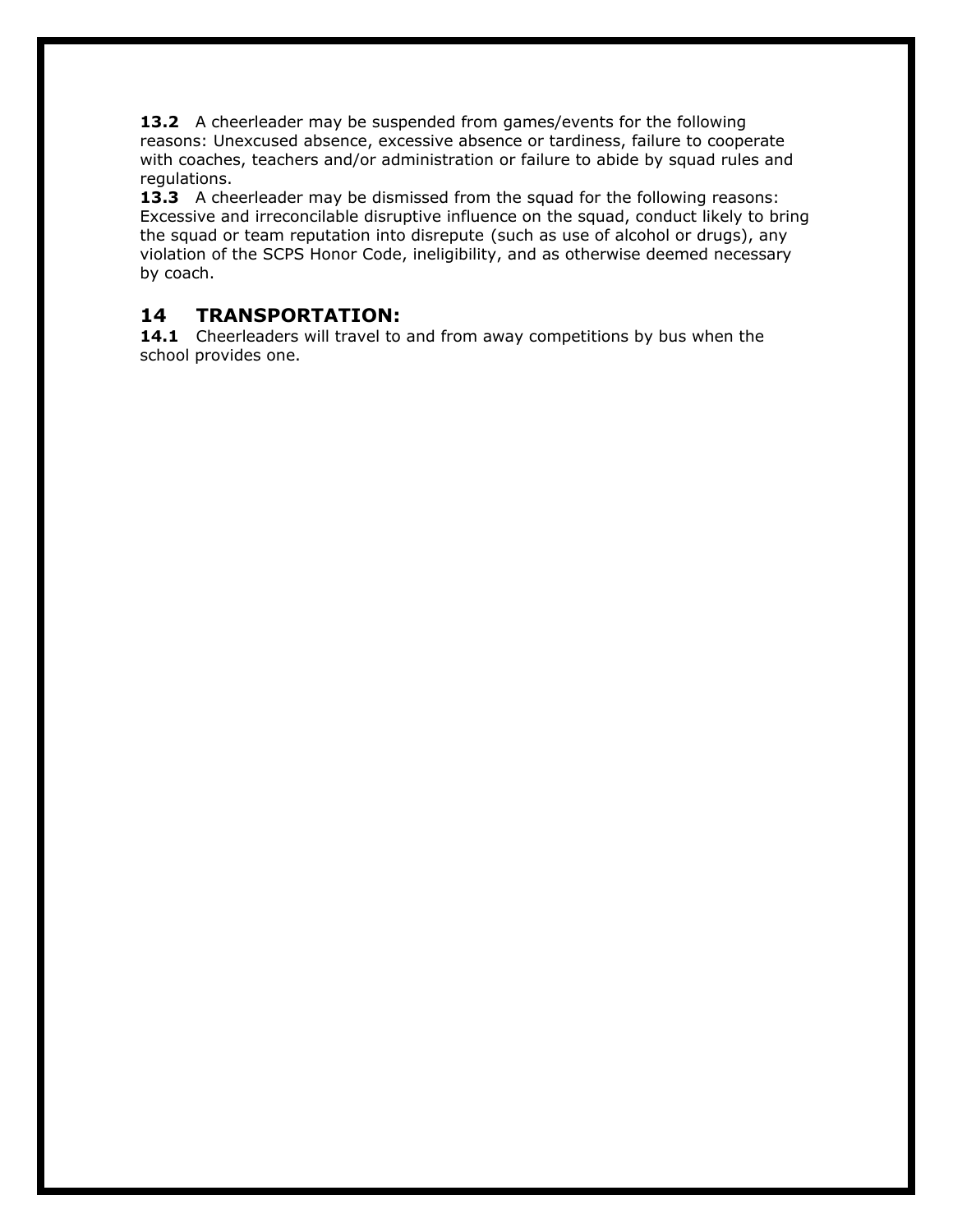#### *Cost and Dates for the 2016-2017 SCPS Middle School Cheerleading Season*

| <b>Camp Costs</b><br><b>Football Cheer Camp</b><br>Time/Location TBA                                                                                                                                                                         | NO COST                |
|----------------------------------------------------------------------------------------------------------------------------------------------------------------------------------------------------------------------------------------------|------------------------|
| Competition Choreography Camp/ music<br>July 10- July 11 MANDATORY<br>Location: Upper School Gym - Times $-9:00-3:00$                                                                                                                        | \$250                  |
| Competition Parent Goody Bags (More information to come)                                                                                                                                                                                     | \$100.00               |
| Attire:<br><b>Football/Basketball Cheerleaders:</b><br><b>New Cheerleaders:</b><br>Includes: uniform, personalized jacket, personalized cheer backpack, bow<br><b>New Uniform and Bow:</b><br><b>Football Cheerleaders Personalized Bag:</b> | \$180<br>\$100<br>\$30 |
| <b>Competition Uniform and Bow</b>                                                                                                                                                                                                           | \$150.00               |
| <b>Competition Personalized backpack-</b> (same as last year)                                                                                                                                                                                | \$40                   |
| <b>Competition Camp Attire and Travel Suit (sportsbra/tank/sweatshirt)</b>                                                                                                                                                                   | \$70                   |

**\*\* Competition Cheerleaders will also need black nike pro (or similar) pants or capris, and nike pro (or similar) black shorts. This will be purchased by you on your own.** 

**Competitive Shoes** \$80.00 (Cheerleaders may not wear the same shoes for spirit and competition squads. For those cheering football/basketball, please get all white game shoes. Brand does not matter).

### **Successful fundraisers and participation may result in lower costs of the above expenses.**

## **Mandatory Uniform Fitting: Monday May 22nd 3:30 in the middle school gym.**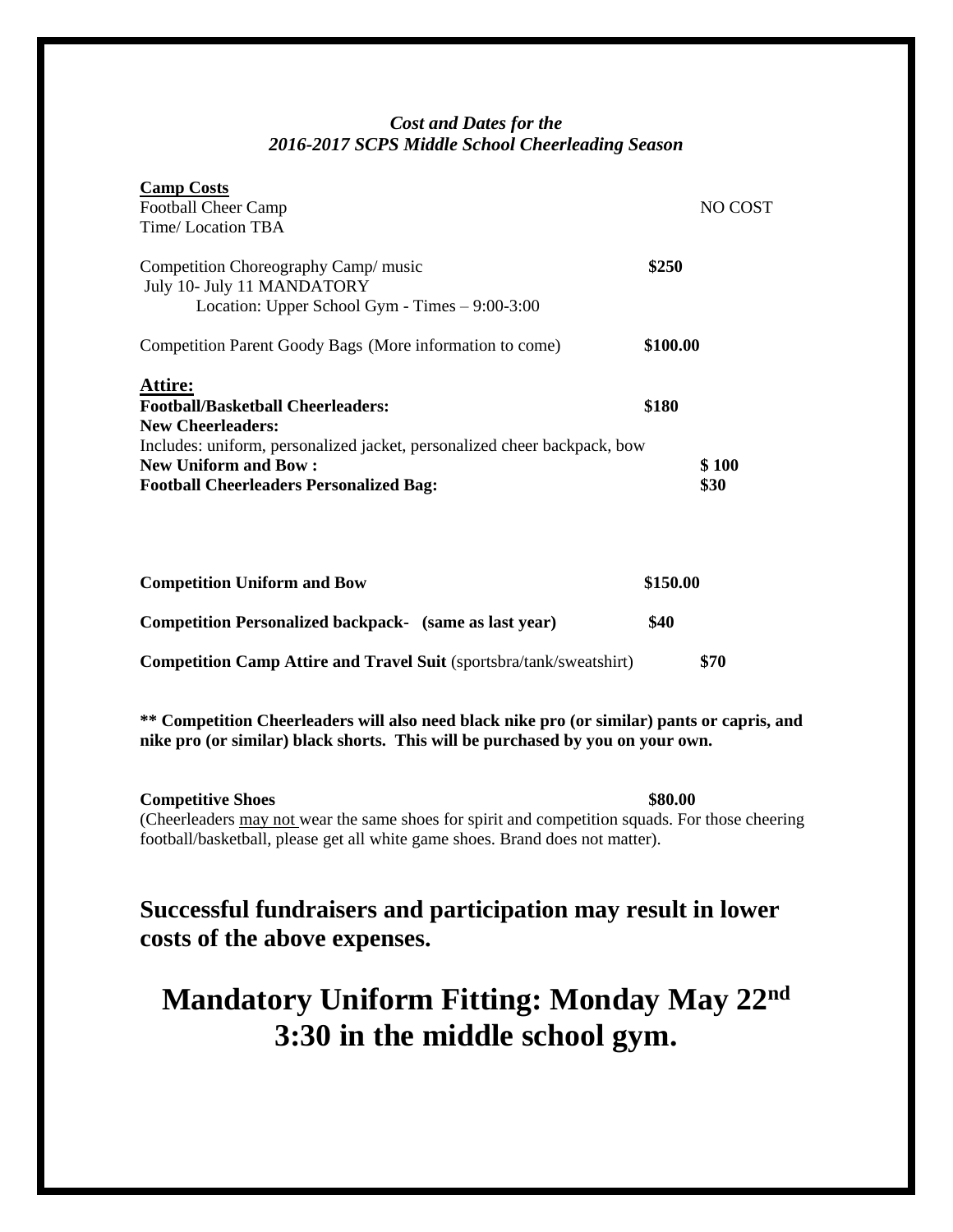# **Outline for Payments**

# **Competition Cheer:**

| $1st$ Payment – Choreography                             | \$250      | Due May 22  |
|----------------------------------------------------------|------------|-------------|
| $2nd$ Payment – Competition Camp Attire/Travel Suit \$70 | Due June 6 |             |
| $3rd$ Payment – Competition Uniform /Bow                 | \$150      | Due July 10 |
| $4th$ Payment – Competition Goody Bag                    | \$100.00   | Due August  |
| -11                                                      |            |             |

**Any other extras ordered ---- All accounts should be paid in FULL by August 11.**

### **Football/Basketball Cheer:**

All payments in Full:

Monday May 22<sup>nd</sup>.